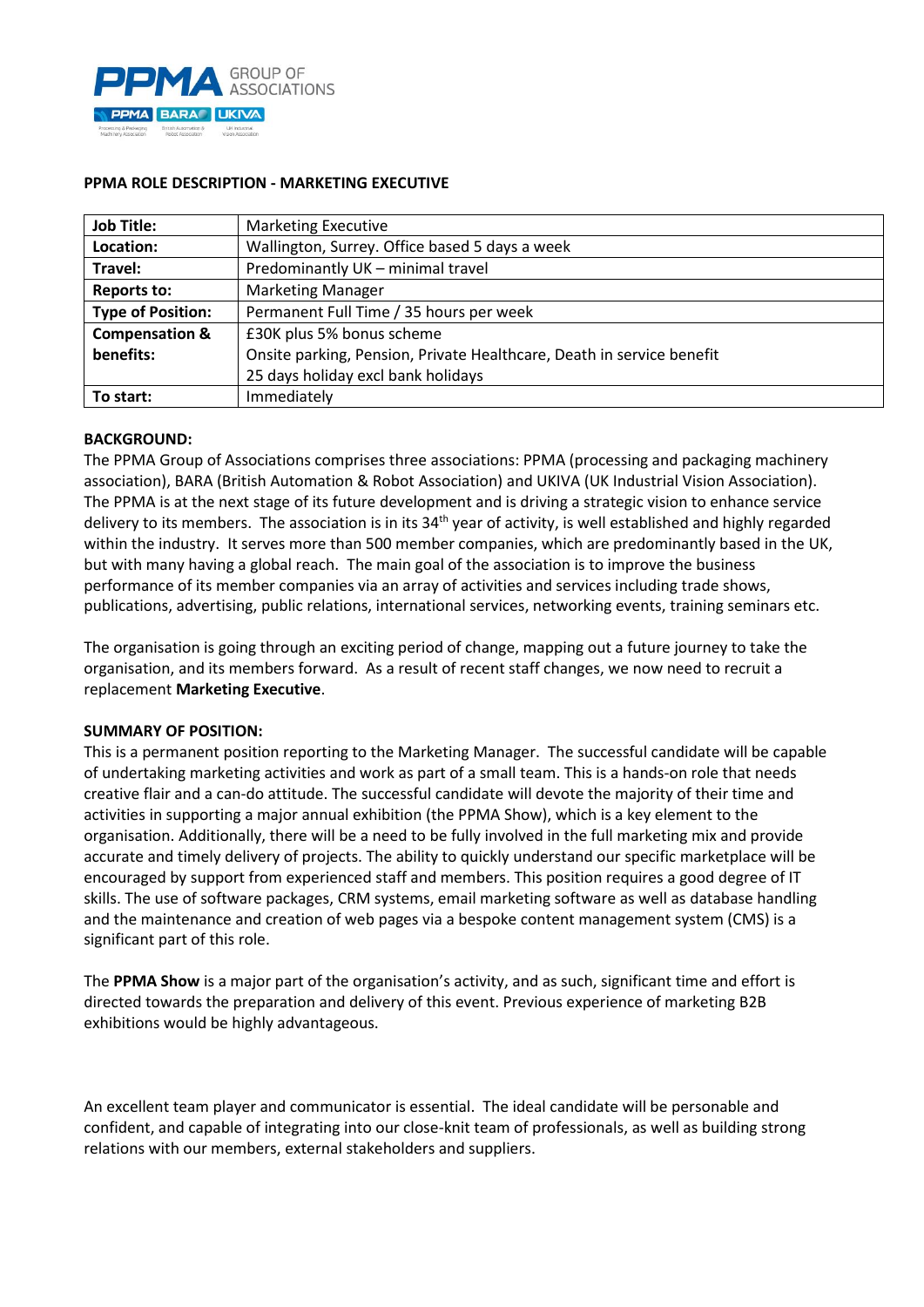

# **KEY RESPONSIBILITIES:**

## **SHOW/EXHIBITIONS**

- To deliver integrated marketing campaigns for shows and exhibitions to maximise attendance and awareness to horizontal and vertical markets
- Production and delivery of targeted e-communications to drive pre-registration to the show
- Negotiate and manage our marketing and media partner contra agreements, ensuring all deliverables are sent on time, creating unique tagged urls for all digital assets, tracking and recording reciprocal marketing activity and producing post-event reports, and manage their presence at the show
- Liaison with PR agency to ensure regular coverage of the show (across owned, earned and paid media), brief and manage photographers at events
- Working with the visitor registration company to understand the system, and resolve any difficulties with creative ideas and solutions
- Managing the PPMA Show website via CMS. Responsible for content updates, issue tracking and reporting. Weekly liaison with website provider to ensure issues are resolved
- Managing the Exhibitor Hub and supporting all exhibitors with their forms, information and stand requirements, working closely with the Operations team
- Liaison with visitor registration company to ensure smooth integration with show website and ecomms strategy
- Supervise the on-site build-up ensuring all the feature areas are set up according to plans
- Post-show analysis through surveys and registration data analysis
- Manage, monitor and analyse integrated promotional campaigns
- Weekly report on show promotional activities to enable tracking and future planning, taking action where necessary to achieve visitor targets
- Contribute to the planning and delivery of an awards ceremony and also a gala dinner to be held during the PPMA Total/PPMA Show

## **ADDITIONAL ACTIVITIES:**

In addition to the major responsibilities listed, there will be the need for involvement in other generic activities including:

- o CRM and data administration fulfilling unsubscribe requests on Live Control, Microsoft Dynamics and Mailchimp
- $\circ$  Contribute to the creation and delivery of marketing initiatives to support other departments and activities
- o Be a brand guardian for all marketing communications
- o Coordinate and plan marketing activities to maximise departments' goals
- o Brief and liaise with external design agency and other suppliers as required
- o To support and assist on other marketing initiatives as required

## **KEY SKILLS AND EXPERIENCE REQUIRED:**

- Experience of marketing led activity for shows/events/exhibitions would be highly advantageous.
- Experience of delivering marketing programmes/activities that produced tangible results